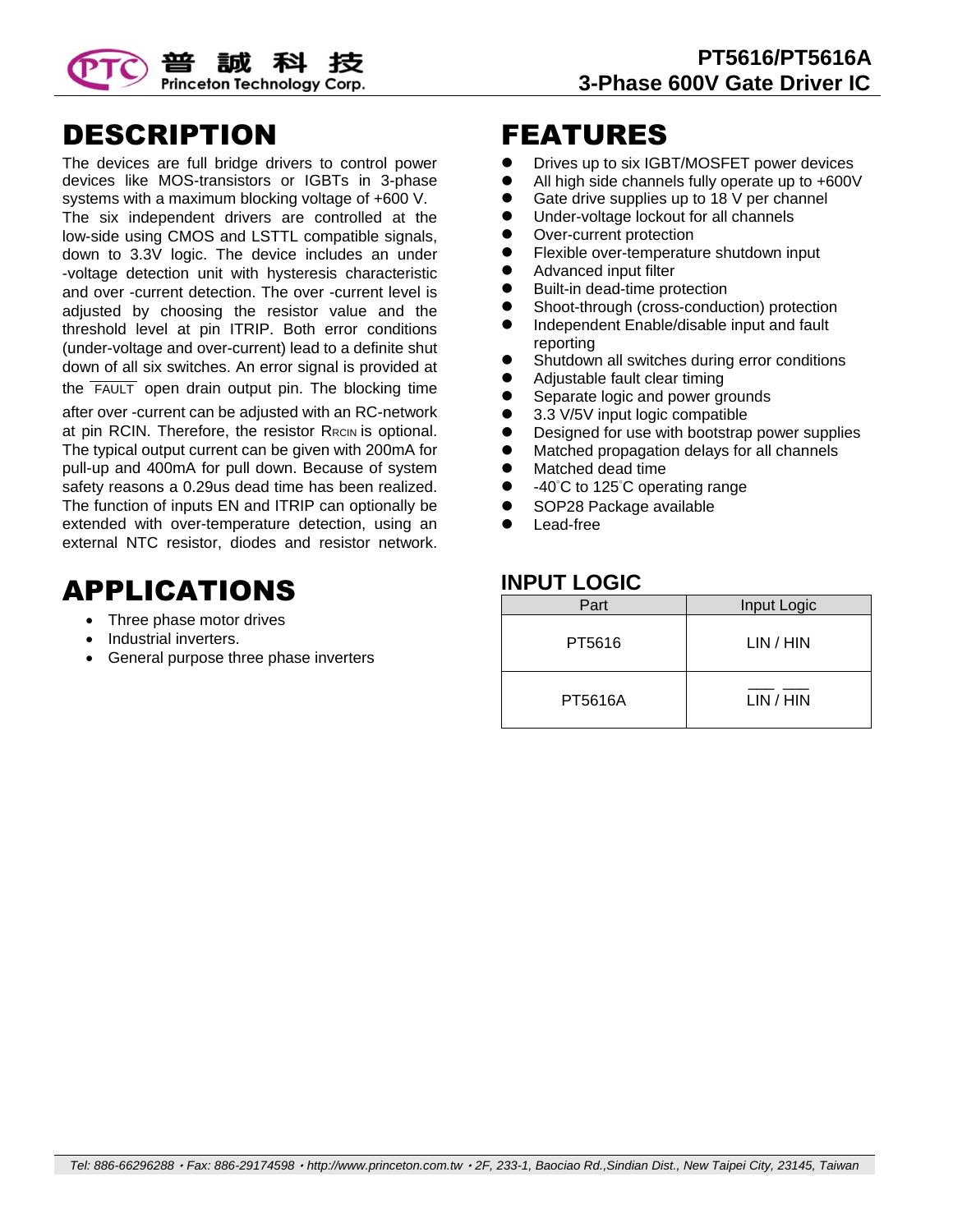



# PT5616 TYPICAL APPLICATION



# PT5616A TYPICAL APPLICATION

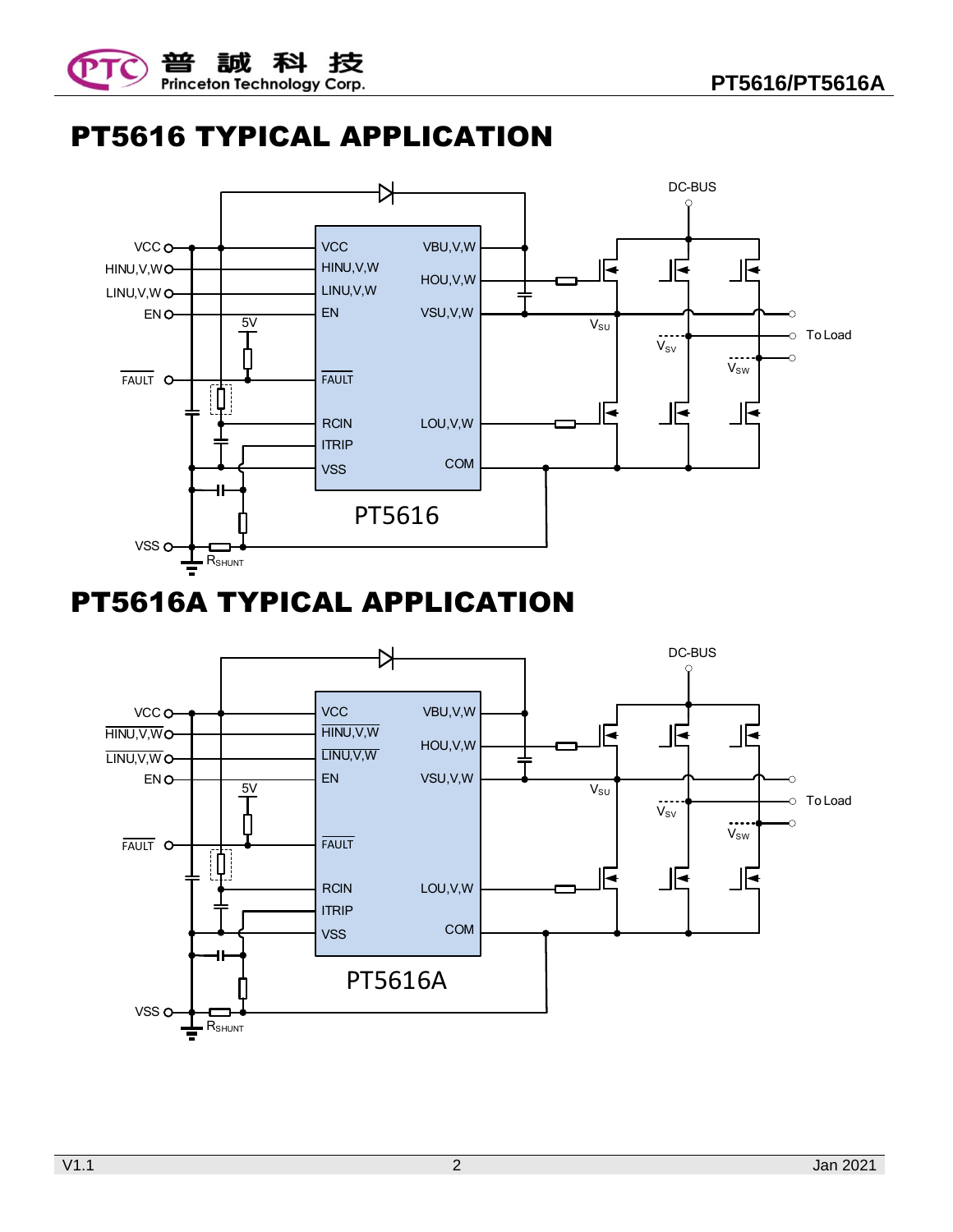



PT5616 BLOCK DIAGRAM

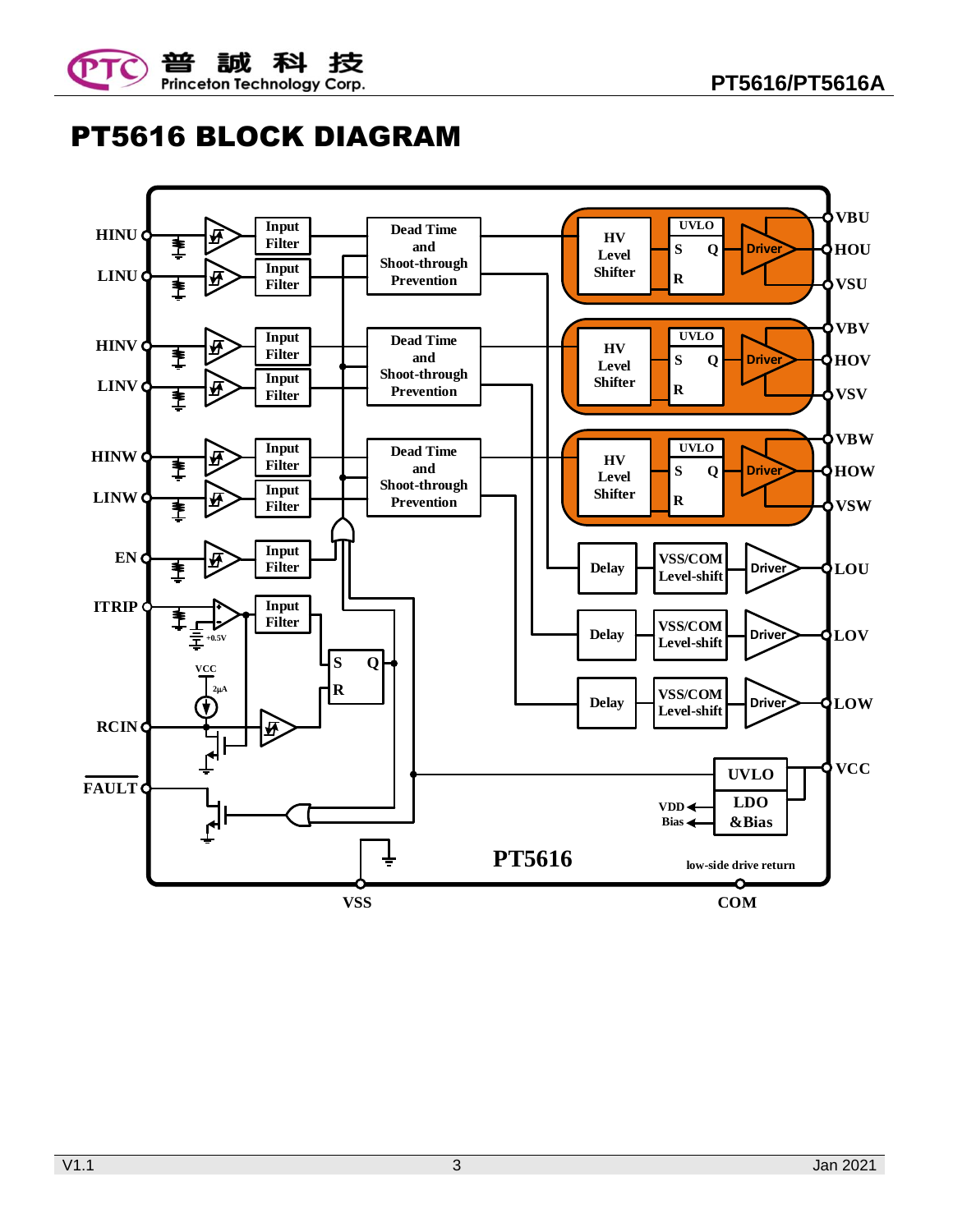



# PT5616A BLOCK DIAGRAM

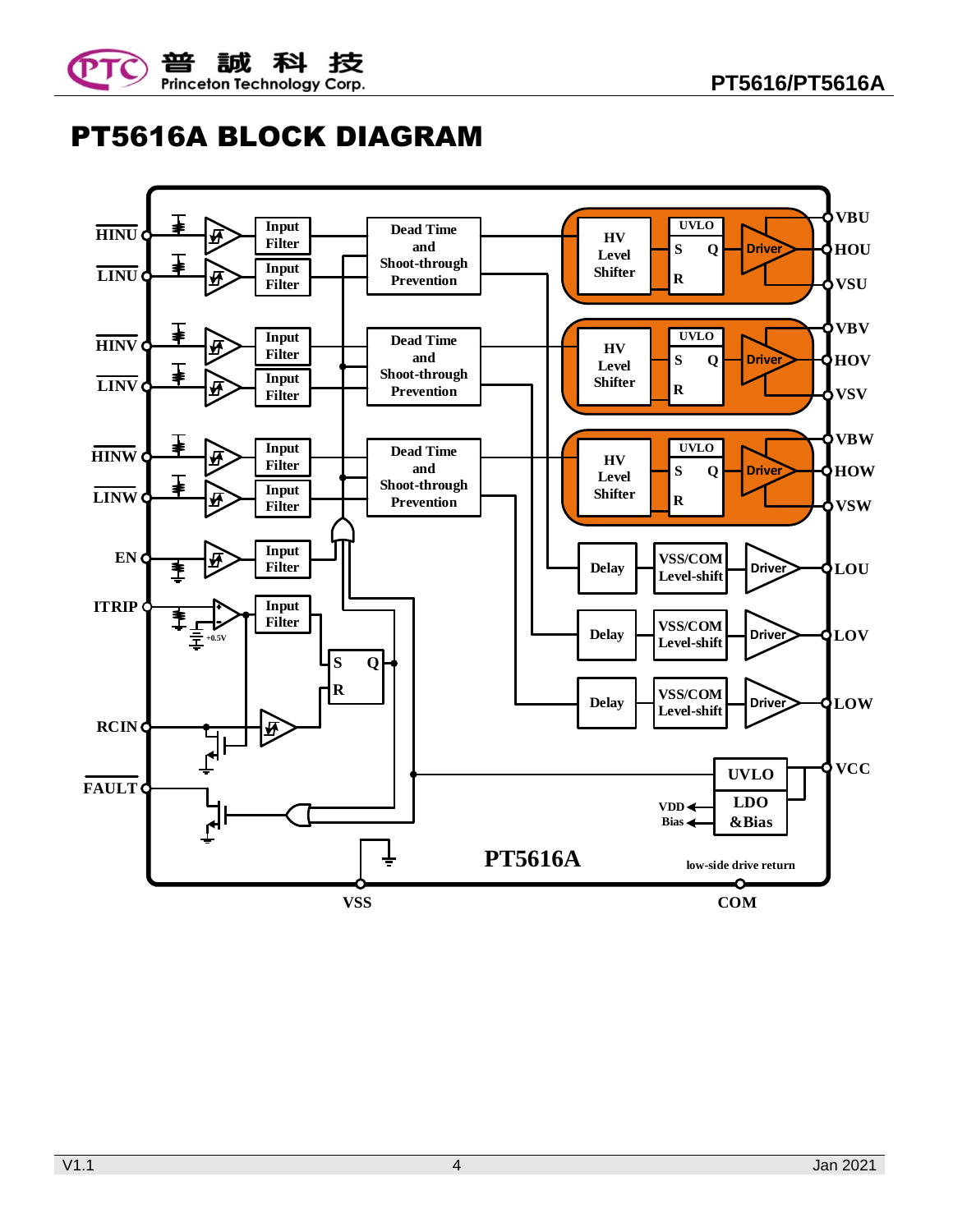

 $\frac{28}{27}$ 

 $\frac{28}{27}$ 

VBU  $\boxed{28}$ 

**HOU** 

**VSU** 

**NC** 

**VBV** 

HOV

**VSV** 

**NC** 

**VBW** 

**HOW** 

**VSW** 

 $NC$ 

LOU

 $\frac{28}{27}$ <br> $\frac{27}{26}$ 

 $\boxed{27}$ 

 $\frac{28}{27}$ <br> $\frac{26}{25}$ 

 $\boxed{26}$ 

 $\frac{27}{26}$ <br> $\frac{25}{24}$ 

 $\boxed{25}$ 

 $\frac{26}{25}$ <br> $\frac{23}{23}$ 

 $\boxed{24}$ 

 $\frac{25}{24}$ <br> $\frac{23}{22}$ <br> $\frac{22}{21}$ 

 $\boxed{23}$ 

 $\frac{24}{23}$ <br> $\frac{22}{21}$ <br> $\frac{21}{20}$ 

 $\boxed{22}$ 

 $\frac{23}{22}$ <br> $\frac{21}{20}$ 

 $\boxed{21}$ 

 $\frac{22}{21}$ <br> $\frac{20}{19}$ 

 $\boxed{20}$ 

 $\frac{21}{20}$ <br> $\frac{19}{18}$ 

 $\boxed{19}$ 

 $\frac{19}{18}$ <br> $\frac{18}{17}$ 

 $18$ 

 $\frac{18}{17}$   $\frac{16}{15}$ 

 $16$ 

 $\overline{15}$ 

 $\frac{19}{18}$ <br> $\frac{17}{15}$ 

 $17$ 



## ORDER INFORMATION

| <b>Valid Part Number</b> | Package Type   | <b>Top Code</b> |
|--------------------------|----------------|-----------------|
| PT5616-S                 | 28-SOP. 300MIL | PT5616-S        |
| PT5616A-S                | 28-SOP. 300MIL | PT5616A-S       |

## PIN CONFIGURATION

**PT5616A LINW**

**VCC**

 $\bigcirc$ 

**HINU**

**HINV**

**HINW**

**LINU**

**LINV**

**FAULT**

**ITRIP**

**EN**

**VSS**

**COM** 

**RCIN**

**SOP28**

**LOW LOV**